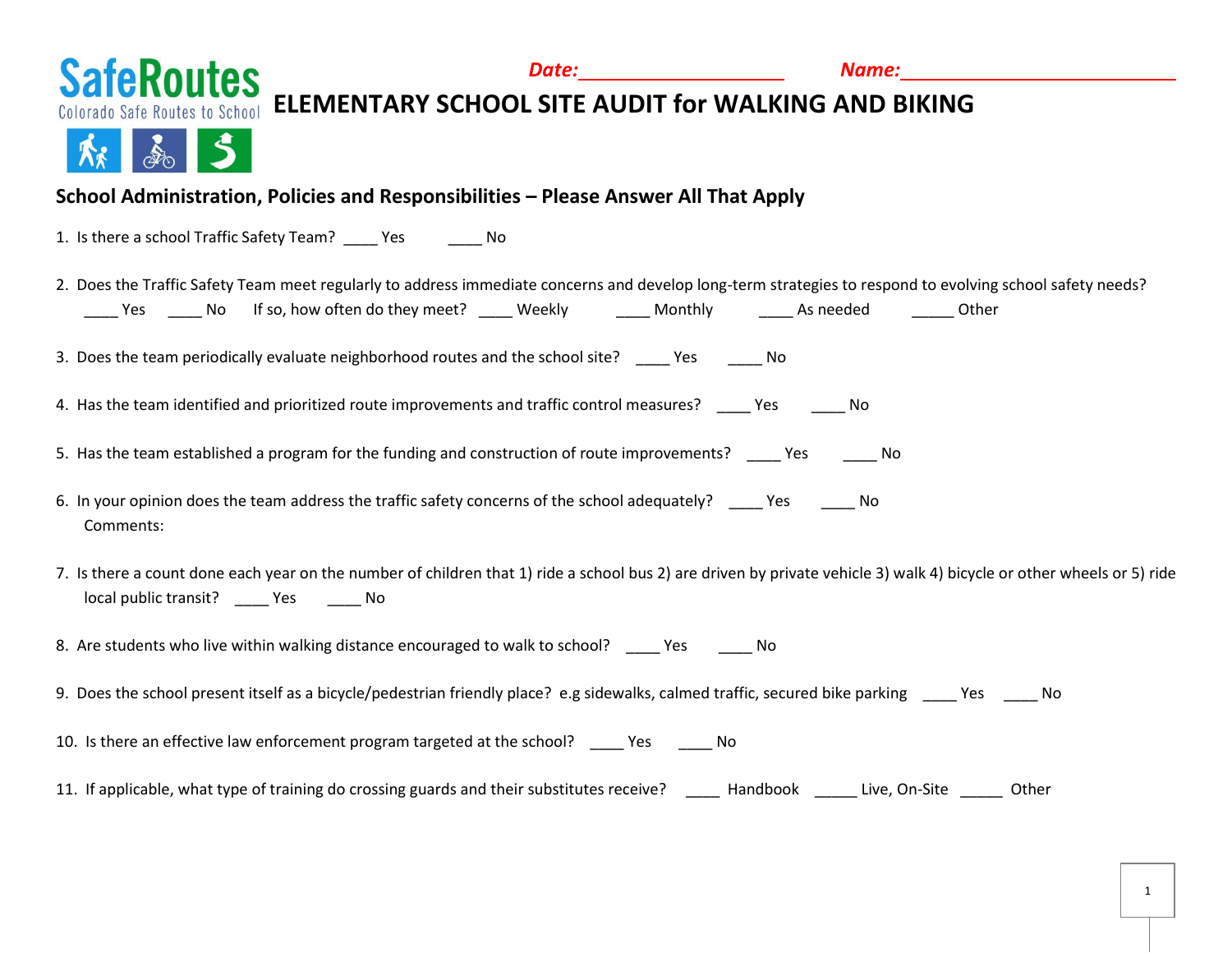2

 *Date: Name:*

# **ELEMENTARY SCHOOL SITE AUDIT for WALKING AND BIKING**

The following audit should be conducted to help determine walking and bicycling conditions on and adjacent to school property. This audit will help in discovering potential areas for design improvements and increased safety at the school. Members of the Traffic Safety Team, the principal, PTO members and/or parents should participate in the filling out the audit during school hours to see how students get to and from school. Take a map of the school grounds with you on the audit for orientation and note taking.

## **Student Drop-off / Pick-up Areas**

- 1. Are pedestrian and bicycle routes and pedestrian destinations such as playgrounds, bicycle parking, walkways, etc. separated and protected from motor vehicles areas such as bus loading areas, drop-off/pick-up areas and other service drives, by the use of sidewalks or separated routes/pathways? \_\_\_\_ Yes \_\_\_\_ No
- 2. Are student drop-off/pick-up areas designed so that students exiting or entering cars are protected from other vehicles? Yes No
- 3. Do they have a continuous raised curb separating vehicles from pedestrians? \_\_\_\_ Yes \_\_\_\_ No
- 4. For handicapped access, are there curb cuts and ramps with tactile warning strips as required by ADA? \_\_\_\_ Yes \_\_\_\_ No
- 5. Is the drop-off/pick-up area lighted? \_\_\_\_ Yes \_\_\_\_ No
- 6. Are there posted pedestrian and vehicular signs to help with traffic separation? The Ses The No
- 7. Does traffic seem to move freely without congestion and backup? The Mo
- 8. Do cars park or wait such that they are blocking vision of other motorists, bicyclists and pedestrians? \_\_\_\_ Yes \_\_\_\_ No
- 9. Are there any barriers present that block the viewing of pedestrians and bicyclists (i.e. dumpsters, utility boxes, landscaping, parking areas, signs on the ground or building walls)? \_\_\_\_ Yes \_\_\_\_\_ No
- 10. Describe any other problems within the drop-off/pick-up area:





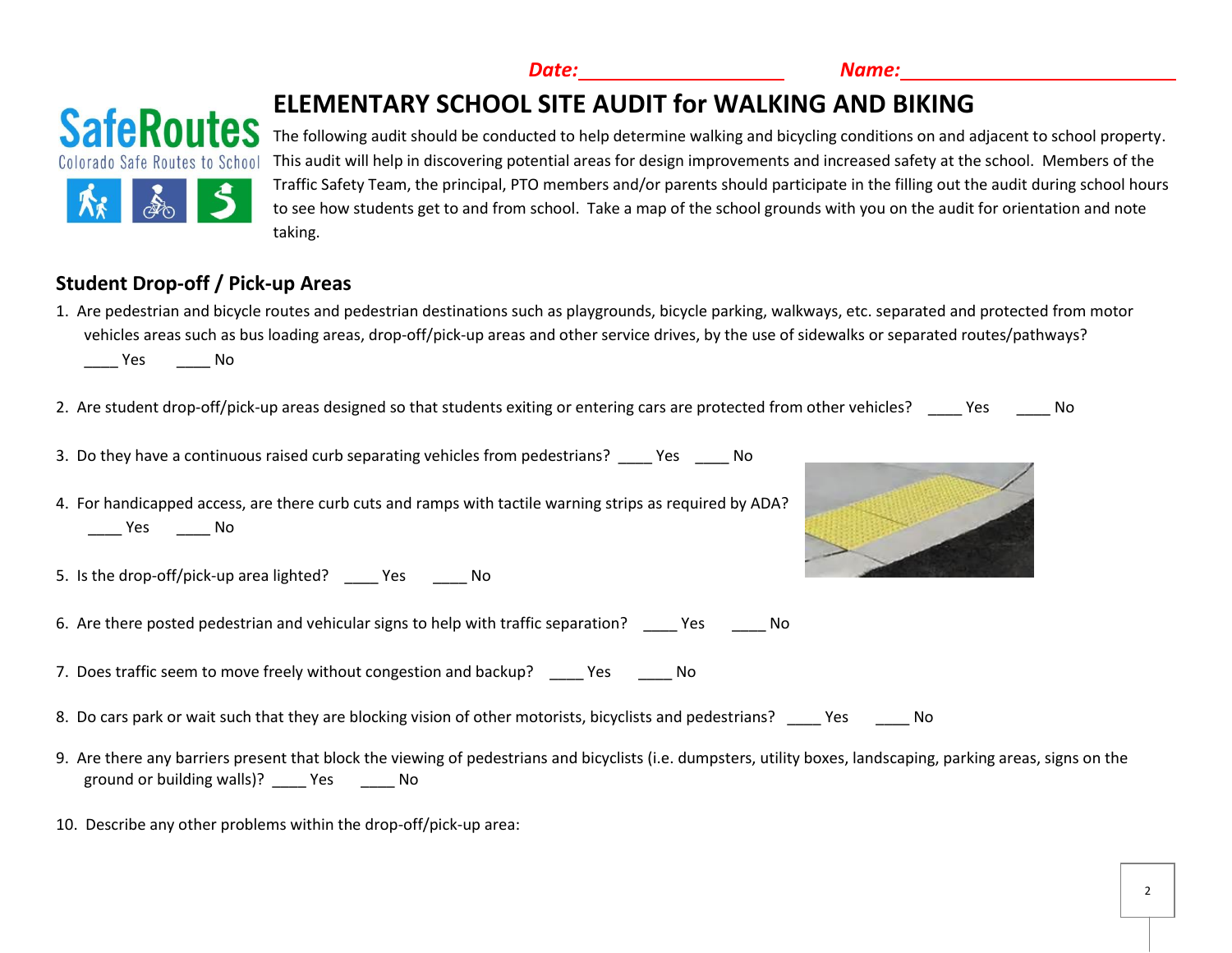### **Bus Loading Zones**

- 1. Are bus driveways physically separated from pedestrian and bicycling routes by raised curbs, bollards or other barriers? \_\_\_\_ Yes \_\_\_\_ No
- 2. Are bus driveways physically separated from pick-up/drop-off area? The Yes The No
- 3. If the buses are "double-stacked" for loading areas, are measures taken for safety of students needing to cross in front or behind the bus? \_\_\_\_ Yes \_\_\_\_ No
- 4. Is traffic in the bus loading zone one-way? Yes No
- 5. Does the bus zone meet the minimum width of 24 feet for drop-off/pick-up lanes? \_\_\_\_ Yes \_\_\_\_\_ No
- 6. Is there a continuous curb and sidewalk adjacent to the bus drop-off/pick-up area leading to the school site? Yes No
- 7. Is the bus drop-off/pick-up zone lighted? Yes No
- 8. Are there any barriers present that block the viewing of pedestrians and bicyclists (i.e. dumpsters, utility boxes, landscaping, parking areas, signs on the ground or building walls)? \_\_\_\_ Yes \_\_\_\_\_ No
- 9. Describe any other problem areas regarding the bus loading zone:

#### **Bicycle Parking**

- 1. Are there designated bicycle parking facilities on the school site? The Yes The No If so:
	- Are they fenced? Yes No Lighted? Yes No
	- Are they located in reasonable proximity to classrooms and the end of bike paths/routes to the school? \_\_\_\_ Yes \_\_\_\_\_ No
	- Can they be viewed from a building window? \_\_\_\_\_ Yes \_\_\_\_\_\_\_ No
	- How many spaces are provided? DOE suggests 1 space per 5 students. Yes Wo
- 2. Additional comments about bicycle parking:



#### *Date: Name:*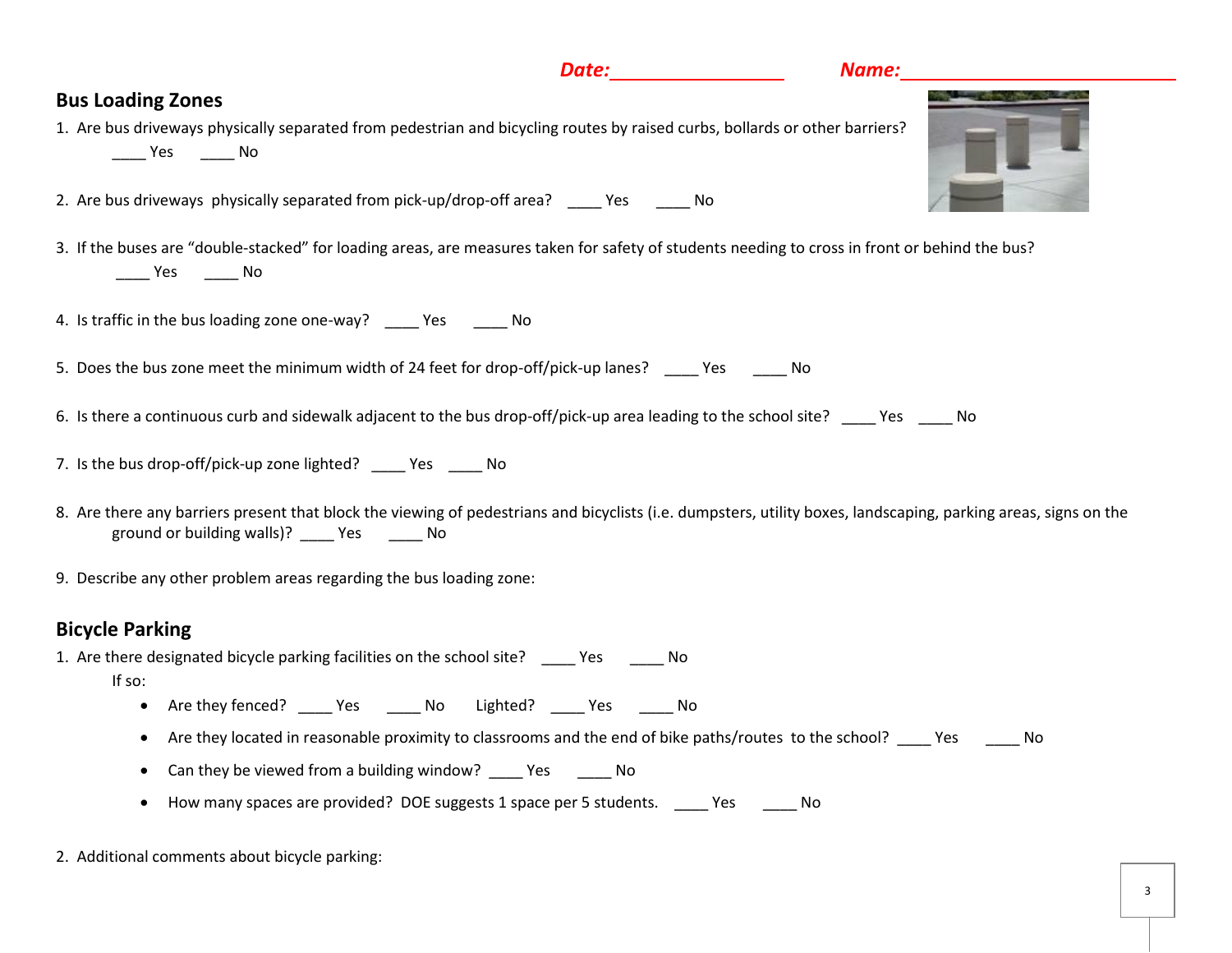

Describe the area you are auditing (e.g. east, north of school, street name, intersection):

### **Sidewalks and Bicycle Routes Near School Property**

1. Are pedestrian and bicycle routes separated from motor vehicles by the use of sidewalks or separated pathways? \_\_\_\_ Yes \_\_\_\_ No

2. Do signs or marked bicycle lanes indicate the bicycle route? The State of No

3. Where it is necessary for pedestrians to cross motor vehicle paths, are they assisted by safety measures such as crossing guards, safety patrols, raised or striped walkways and/or traffic signaling devices? \_\_\_\_ Yes \_\_\_\_\_ No

4. Are sidewalks and bicycle paths regularly maintained – free of debris, cracks and holes? \_\_\_\_ Yes \_\_\_\_\_ No

5. Are the sidewalks continuous and without gaps? Yes No

6. For handicapped access, are there accessible curb ramps with tactile warning strips as required by ADA? \_\_\_\_ Yes \_\_\_\_ No

7. Are there obstructions in the sidewalks or bicycle routes such as utility poles, mailboxes, etc? Yes No

8. Are crosswalks, sidewalks and bicycle paths approaching the school site lighted? The State Theory No

9. Are pedestrians/bicyclists visible without obstructions at the intersections adjacent to the school property? \_\_\_\_ Yes \_\_\_\_ No

10. Describe any deficiencies or problem areas regarding the school's sidewalk system and bicycle routes: